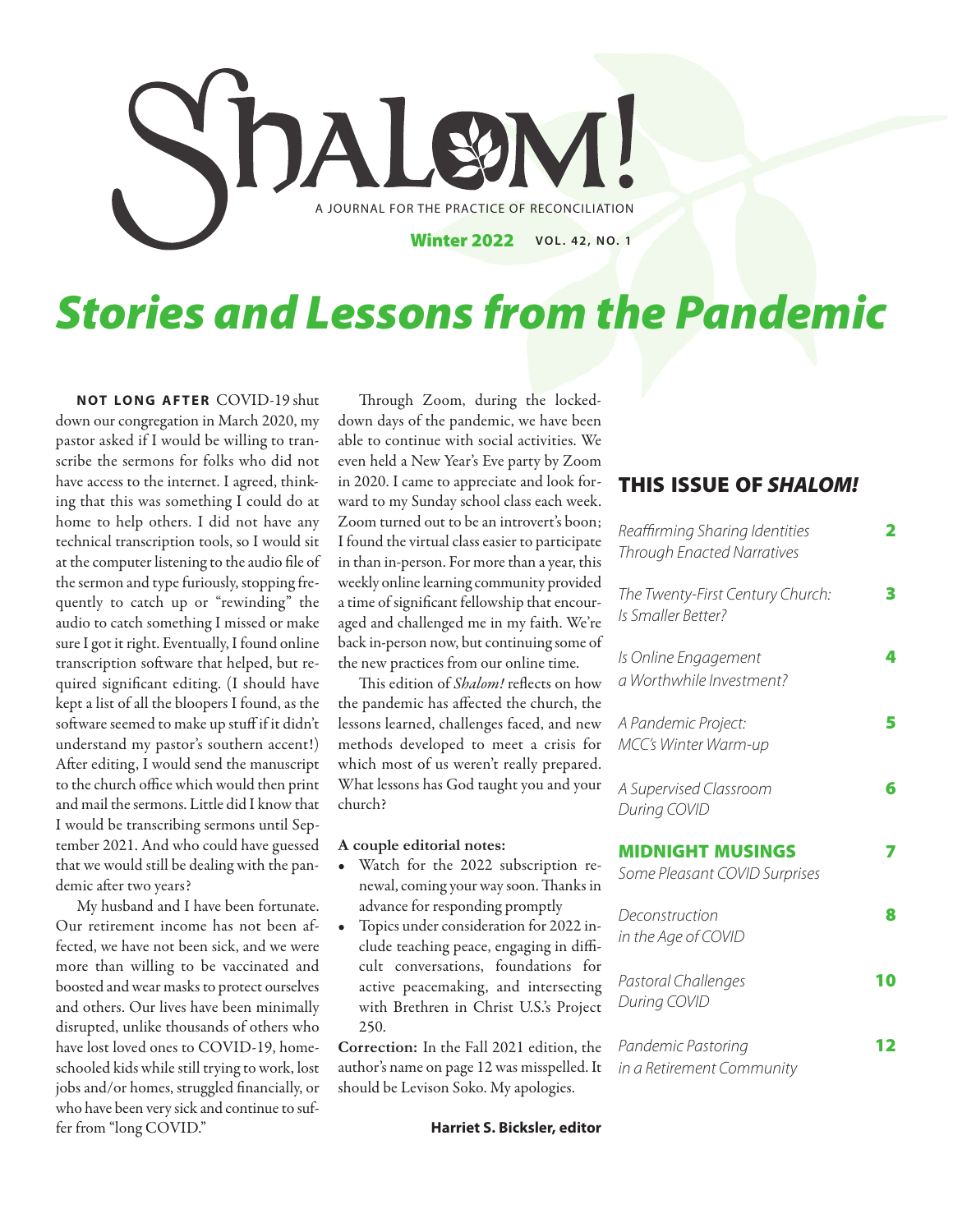## **Reaffirming Shared Identity Through Enacted Narratives**

*By Matthew R. Peterson*

**AN INTRIGUING TREND** observed during the COVID-19 pandemic has been that despite significant social upheaval, many people report that their faith has grown. In a recent Pew Research Center survey, 28 percent of American respondents stated that their faith has strengthened in response to the pandemic. But an increase in faith does not necessarily mean that one's faith has been shaped by a shared theological heritage.

In fact, what "faith" and "religion" refer to varies wildly throughout Western societies. For example, in a November 2021 U.S. based survey by PRRI, 52 percent of "anti-vax" respondents claimed that receiving the COVID-19 vaccine would be a vio-



*Shalom! A Journal for the Practice of Reconciliation* is a quarterly publication of the Brethren in Christ Church U.S. Its mission is to educate and stimulate Christ-like responses to the needs of society by providing biblical, theological, sociological, denominational and personal perspectives on a variety of contemporary issues.

#### **E D I T O R**

**Harriet S. Bicksler** 127 Holly Dr. Mechanicsburg, PA 17055 EMAIL: bickhouse@aol.com

**EDITORIAL ASSISTANT Beth Mark,** Mechanicsburg, PA

**D E N O M I N A T I O N A L L I A I S O N Perry Engle,** Upland, CA

**EDITORIAL ADVISOR Lois Saylor,** Harrisburg, PA

The views expressed in *Shalom*! do not necessarily reflect the views of the Brethren in Christ Church U.S. Please direct all correspondence, including changes of address, to the editor. A third class nonprofit mailing permit is held by the Brethren in Christ Church US, 431 Grantham Rd., Mechanicsburg, PA 17055. Third class postage paid in Mechanicsburg, Pennsylvania.

Website: *bicus.org/resources/publications/shalom*

lation of their religious beliefs, while only 33 percent stated that their religious tradition prohibits vaccination. Such a discrepancy suggests that "religion" may frequently be viewed through an individualistic lens, rather than through rootedness in a wider faith community, its teachings, and its story.

Churches, particularly within the United States, must face the challenges presented by "religion" decoupled from shared stories and religious individuals whose identities are increasingly shaped by polarized politics, media narratives, and social media echo chambers. Two years of pandemic isolation has hastened the shift from religion as participation to religion as consumption. And when religion is construed as a consumer good, it is no wonder that there has been an increase in religious identities formed by individualistic narratives and worldly concerns rather than following Christ in community. **Narrative and identity**

What can be done to help churches recover from loss of community identity during the COVID-19 era? Some guidance can be found from the works of theologian N. T. Wright. In his 1992 book The New Testament and the People of God, Wright observes:

Human life [is] grounded in and constituted by the implicit or explicit stories which humans tell themselves and one another. . . . [W]orldviews, the grid through which humans perceive reality, emerge into explicit consciousness in terms of human beliefs and aims, which function as in principle debatable expressions of the worldviews. The stories which characterize the worldview itself are thus located, on the map of human knowing, at a more fundamental level than explicitly formulated beliefs, including theological beliefs.

If storytelling exists at such a core level of our self-conception, then recapturing a shared sense of corporate identity will require a reorientation towards our shared narrative(s) as a people of faith before trying to address individualistic beliefs and postures adopted during the pandemic. Locating our personal lives within the story of Christ's saving work is indeed important. But as we emerge from an era of isolation, we need to recapture how communities of faith participate in the grand narrative of salvation, and why communal life cannot be replaced by private belief.

#### **Enacted narratives in earliest churches**

At this juncture, it would be helpful to look to the Christian communities of the New Testament, who were in the process of becoming a people. The earliest churches appear to have maintained their collective identities through shared practices that reaffirmed the theological narratives upon which they were founded. In baptism, believers were declared buried to the world and raised to new life with Christ, a story that became the basis for shared identity and served as a bond of unity between members (Rom. 6:2-5; Eph. 4:3-6). The celebration of the Lord's Supper became a way to "proclaim the Lord's death until he comes" and to participate in unity as a community linked to the breaking of his body and the shedding of his blood (1 Cor. 10:16, 11:23-26).

### **Enacted Brethren in Christ narratives**

We might also look to our shared traditions in the Brethren in Christ. The close link between baptism and membership in the Brethren in Christ conveys the story that the life of faith is one of belonging in devotion to other followers of Jesus. Likewise, child dedications reaffirm our commitment to God's gift of life and the spiritual formation of all members. The practice of feet washing is a shared act of telling our story as communities of mutual submission that elevate servanthood over personal ambition ( John 13:12-17). Marriage celebrations rehearse the union between Christ and his people in servant love towards one another (Eph. 5:21-33). Love feasts, potluck dinners, and other gatherings reinforce the necessity of community for the interpretation of scripture, spiritual growth, and peaceful reconciliation.

2 *S h a l o m !*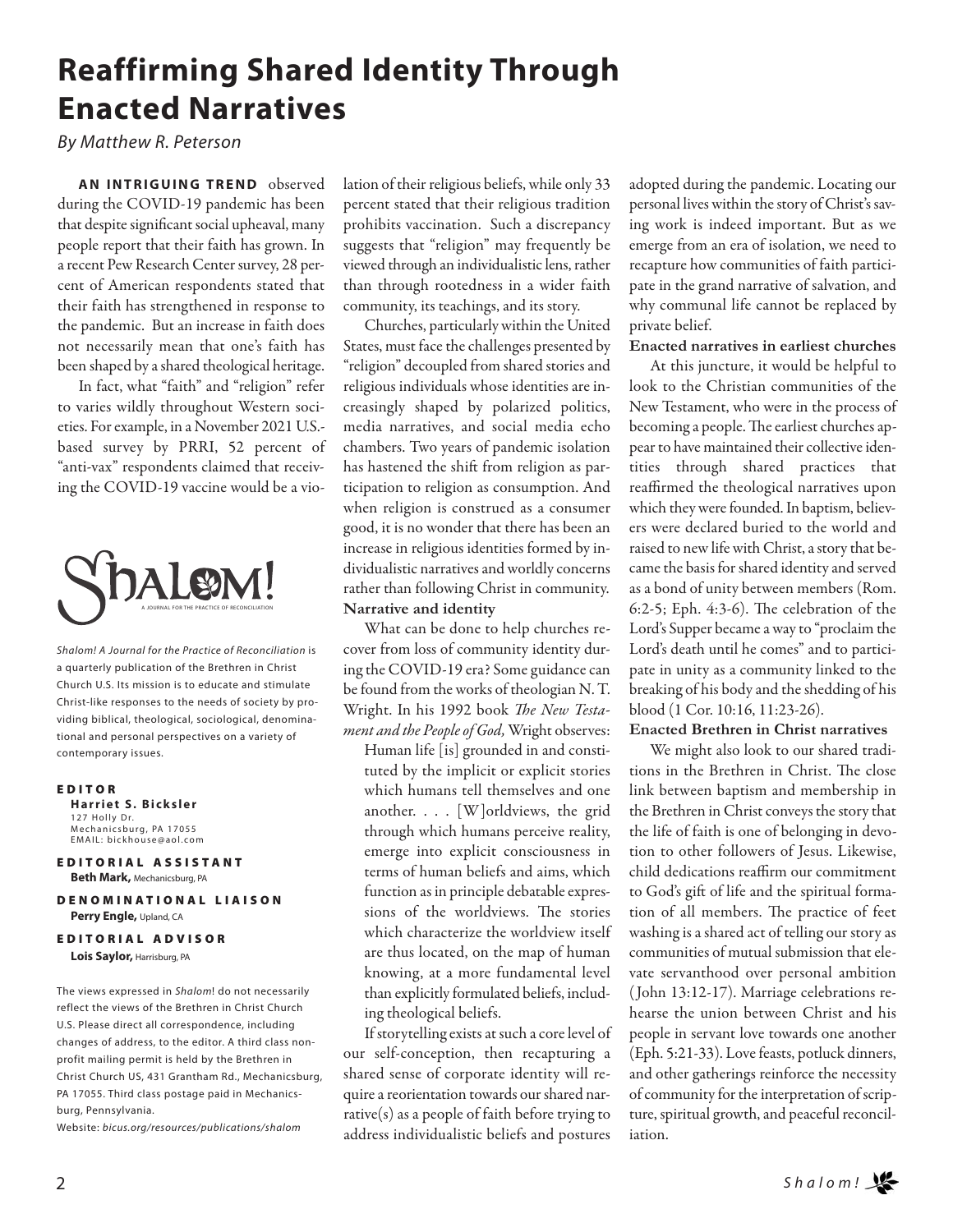### **Enacted narratives at Plowshares Brethren in Christ**

One of the core practices in our congregation (Plowshares Brethren in Christ, located in the Lexington, Kentucky area) has been the regular sharing of meals and the Lord's Supper in our home groups. These acts at the dinner table transform us from observers to participants, and our gathering together makes a community out of individuals. Through shared meals, adults and children alike join Christ's grand narrative of making all things new by becoming a people. Gathered in his name, commemorating his life, death, and resurrection through shared bread and cup, we are reminded of our place together in God's story and the unique heritage of the Brethren in Christ.

Through such story-telling actions we learn and re-learn that faith is lived out in community rather than on the screen or on social media.

### **Living our story together**

Over the course of the COVID-19 pandemic, we have all embraced different stories about ourselves and about others. Often, these narratives prompt division along lines set by wider social discourse. Recapturing a shared identity and maintaining unity in the faith will be difficult. But "enacted narratives" that turn us away from consumerist views of faith and towards participation in community will be key. Such actions, far from being rote performances or denominational requirements, form the rhythm of our life in community. Through these cultural

symbols, we reaffirm and reenact our shared story as the Brethren in Christ, a people rather than persons. In the context of shared stories, we can begin to address community fractures brought about during this pandemic.

*Matthew R. Peterson* is a PhD candidate in New Testament at Asbury Theological Seminary, where his in-progress dissertation is on Acts 27 and ancient literary criticism. He and his wife Stephanie and their three children are members of Plowshares Brethren in Christ Church, Lexington, KY.

### **The Twenty-First Century Church: Is Smaller Better?** *By Lois Saylor*

**NOT LONG AGO**, I posted a question on Facebook asking, "What if God is calling you to small?" It was born out of my resistance—rebellion even—to our cultural ideas of success. Even the church seems to reverence large over small, and ministries that create buzz over ministries done without fanfare. Church evaluation metrics can favor numerical growth and ask little about spiritual growth. Favor is lavished on people who make a name for themselves, indicating a celebrity mindset. Remember the "widow's mite"? Jesus noticed the widow. Would we? Would we label her a success? And if so, would it just be a "Christian" label, while we turn our attention to the big donors, the ones who can help with our budget crunch?

The pandemic has highlighted questions for me in how we "do church." It is a conversation I'm still having with myself. I have questions; the answers, however, are less certain and must be multifaceted. One size does not fit all.

Part of my questioning concerns big budgets with building and maintenance and staffing costs. If we need buildings, is renting better so less time and energy is spent on mortgages and maintenance? Would relocating be harder or easier? Would renting change our focus to daughtering new

churches instead of growing one larger church, and would that spread us out geographically creating more "cities on a hill" to be seen by more people? Regarding staffing, I think multiple staffing, pastoral and otherwise, can unintentionally foster church as spectator sport. Pastors, however, are called to equip the saints to minister and not to replace them. Recently I've heard of a new concept called co-vocational pastoring instead of bi-vocational. Co-vocational pastors work part-time in ministry while holding another job that they also have the passion, skill, education, or talent to do. The second job is not simply supplemental, but purposeful to exercise other giftings as a fulfilling way of vocation. Is this a forward-looking model?

Thinking about budgets makes me question the very basic idea of churches even organizing themselves around budgets and giving. Why? What might be better? And as an organization, are big churches more susceptible to institutional creep, that unseen force in all organizations that starts to make the institution more important than people, even the people it was created to serve? Institutional creep can be subtle and insidious. We may not realize how we are working to maintain an institution even as ministry is labeled the priority. Would small help against

institutional creep and keep the focus, time, and energies on a biblical calling of the church as the body of Christ?

I am also questioning the abundance of church programs. Are all our church programs necessary or even the best way to minister? What if partnering with para-church groups and other churches became central or primary in organizing service? Can we encourage people to serve outside the church ministering with organizations of their choice and directly to the people in their lives—next door neighbors, co-workers, friends, and friends of friends? Does ministry have to be on the organizational flow chart or have a budget line-item? The easy answer is yes. But should we rethink?

Of course, even small churches would need to be intentional. Small alone is not an answer, but it might be helpful. At the very least, small should be seen as a viable and needed option and not as an "unsuccessful" church. The idea is to rethink church: what is important? What does the Bible call for? What does the kingdom of God look like as believers congregate together in this time and place? There are some church models already in practice that reflect some of my questioning such as house churches or congregations that focus on small groups as cen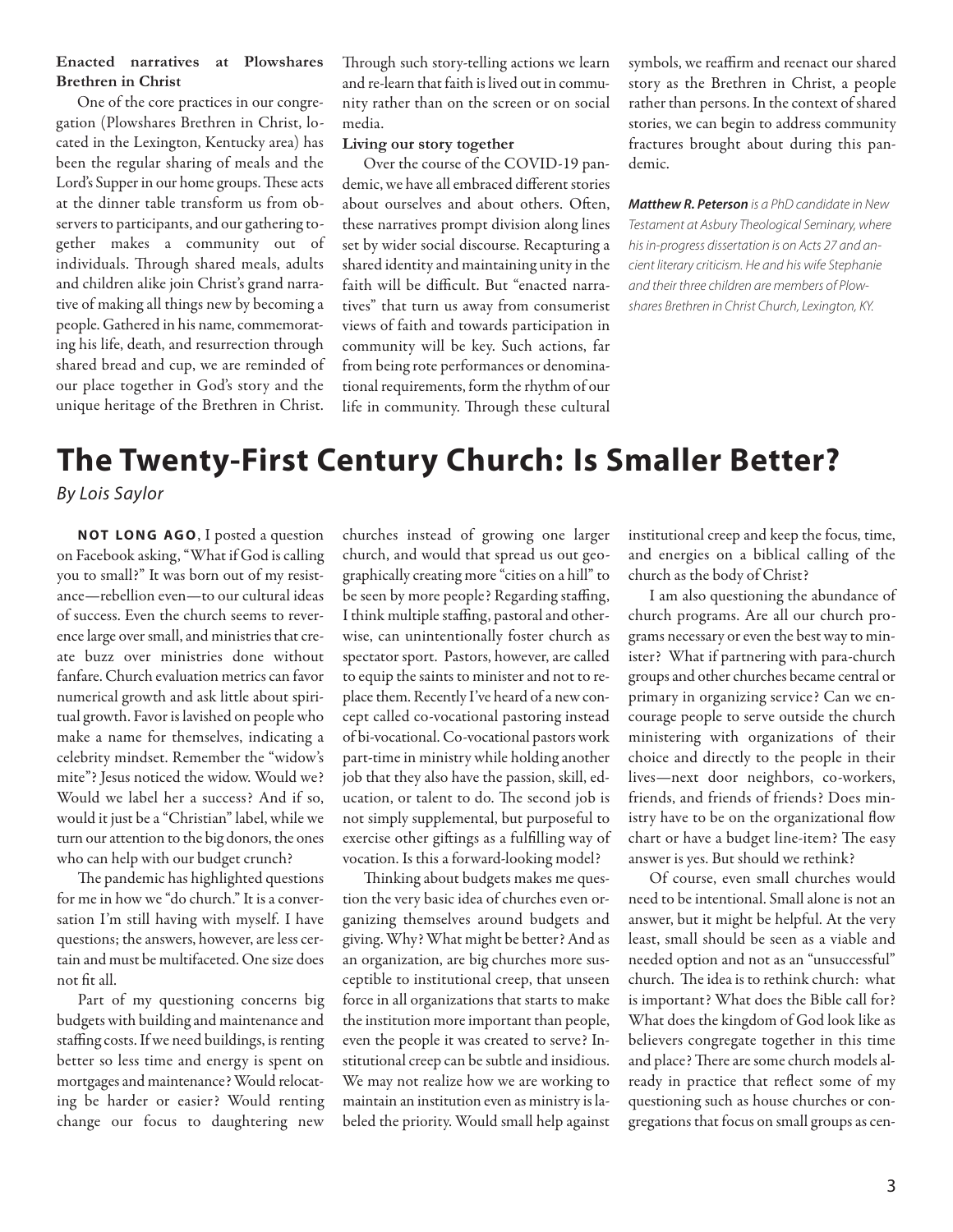tral to Christian life as discipleship. We have done megachurches; is it time for microchurches?

Over the past months, I've read articles and listened to podcasts that describe microchurches as one model that addresses some of my questions. While there is no one model for all micro-churches, they have some commonalities. First, they have a streamlined structure that is egalitarian and flat rather than hierarchical. There is just enough structure to function, but no more. Second, they work out of the principle that believers are a nation of priests and often have no paid clergy. They minister to one another, teach each other, and help each other. Third, micro-churches can meet regularly or weekly with varying worship or teaching styles. For some, prayer is the focus of the gathered meeting. A traditional Sunday service is not necessarily emphasized, but they

could have traditional service experiences within their own circumstances. Fourth, the micro-churches have a vision to serve with a focus that is outwardly not inwardly purposed. Often the weekly gathering will be a time of preparing people to go out and serve the community. Sometimes this means they will have one very particular ministry-service focus. Fifth, micro-churches grow by helping others to start micro-churches and not by growing their own numbers. The simple structure makes it easy to grow, change, and reproduce.

I am just writing out loud. I don't know if I'm hitting the mark or just nibbling around the edges. I don't pretend to understand all the current societal swift waters we are in, let alone have the foresight to understand what is coming our way. But I am wondering if smaller is better so that we can focus on loving and helping one another on a more intimate and accountable scale. And I'm wondering if the real church, the kingdom of heaven, would grow in depth and breadth with smaller gatherings of connected believers. As I listen to the church at large, I know I am not the only one with these questions.

Is God calling you to small? Maybe. Maybe not. But he is calling. May we hear, follow, and rejoice in all the ways he works in the world.

*Lois Saylor* is an editorial advisor for Shalom! and attends the Harrisburg (PA) Brethren in Christ Church. Lois also recommends this recent book which is asking some of the same questions: A Church Dismantled: A Kingdom Restored, by Conrad L. Kanagy (Masthof, 2022).

## **Is Online Engagement a Worthwhile Investment?**

*B y J a m e s D i n g e r*

**I AM HONORED** to contribute to this edition of *Shalom!* I am a pastor, navigating these uncharted waters along with everyone else in the pursuit of Jesus's call to "go and make." I'm not a technology consultant with a takemydollar.com website waiting for you at the end of this article. Also, what I'm sharing has been successful only due to God's favor and an incredible leadership team and staff who have been willing to take some risks with me.

I have three critical pieces of advice that I've found will assist in successfully beginning to close the backdoor COVID has blown right open—and they aren't related to technology.

The first requires an attitude change. We may not have had a choice in the hand COVID dealt us, but we all have a choice in how we play the cards. This is important. I have spoken with a lot of pastors who use COVID as a perpetual excuse and have allowed the pandemic to define their ministries. I have challenged our teams not to allow this mindset to take root, and together, we have refused to allow COVID to define us. Rather, we have chosen to rely on the Holy Spirit's guidance to seek creative opportunities during the pandemic.

The second piece of advice comes in the form of a question and quite frankly could challenge or reveal some areas of traditionalism. We have all heard it said that the message of the Gospel never changes, but the methods by which we deliver it do. Let's face it: just like it was radio in the 1920s, television in the 1950s, and DVDs in the 1990s, in 2022 the average person in America clicks online more quickly than any other source of media. Social media, apps, and streaming channels are the engagement options our culture has chosen to embrace. Pastors, are we relying on outdated methods of communicating our message?

Third, we must look at our investment in online engagement investment as a missional activity. If all we are going to do is reluctantly throw money at technology in order to compete with a culture that is wooing our sheep away and rendering our discipleship efforts ineffective, then I believe we are setting ourselves up for frustration. But, if we think of our technology investment and implementation as a missional opportunity to engage hearts for Jesus Christ, then the "passion" and "giftings" that we normally see in effective start-up ministries will create momentum and generate excitement.

Before Pathway Community Church made the investment, our elders, executive team, pastors, and staff prayed and processed the missional components together. We refused to "take it on the chin" with COVID and committed to proactively advance the mission of Jesus Christ with the tools today's technology affords us.

I can almost hear some saying, "All this sounds so heavy and time-consuming; is it truly worth it?" The answer came to me rather clearly when a mother and father in our congregation excitedly talked to me about their adult children. They told me that their adult child and his wife had been away from the Lord for a long time, but had been watching our services online. Get this: as they were watching and listening to the messages, they sensed the Holy Spirit speaking to them and they decided to give their lives to Jesus right in their living rooms. I had not met them, but they had already met Jesus through this technology. Guess who showed up in person at our next service? This was a clear indication that integrated online technology can effectively "hand-shake" with our

4 *S h a l o m !*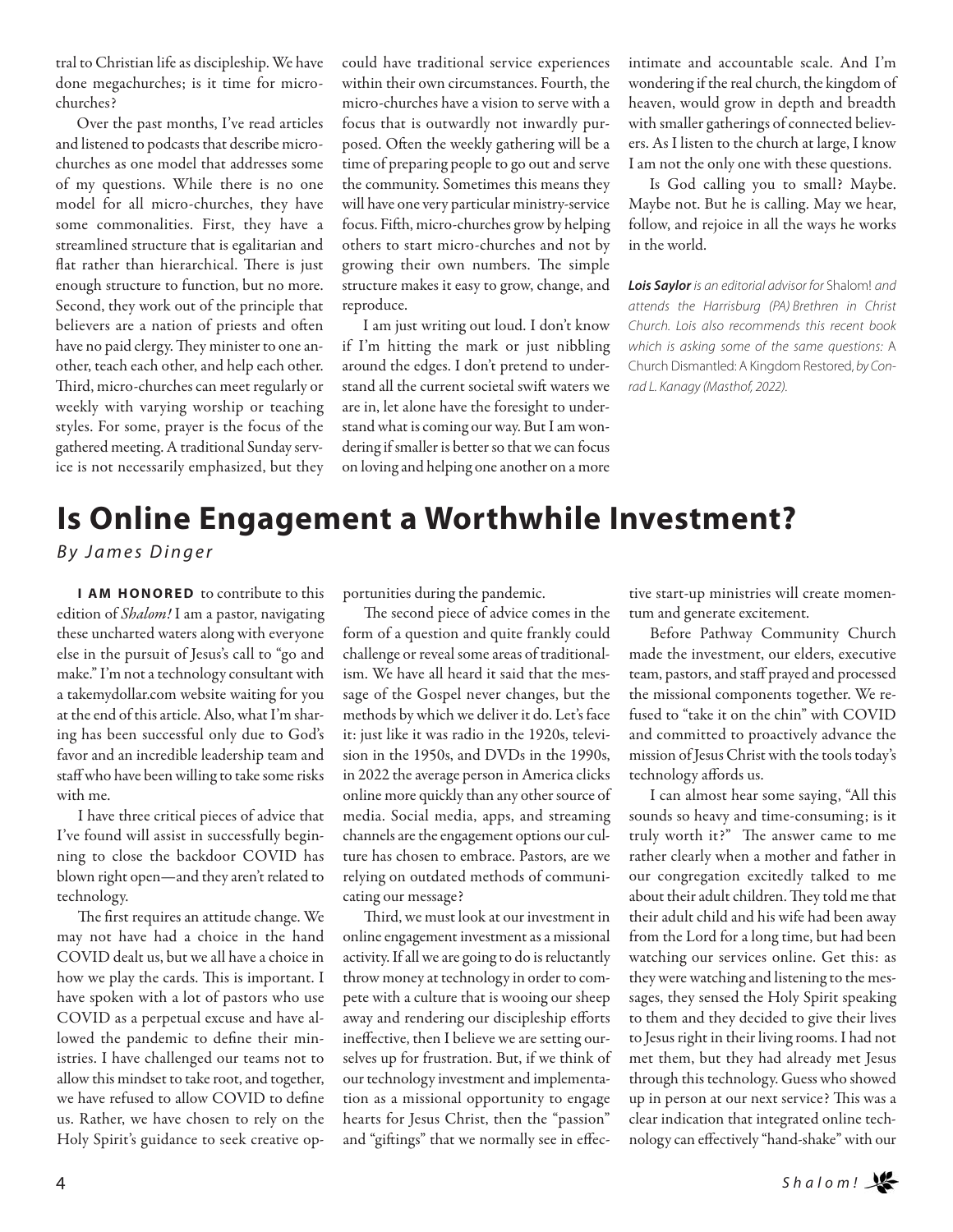in-person outreach ministries. I have numerous stories of people who have engaged with our church online before checking us out in person.

So we can reach them online; can we disciple them online? Ideally, I want to be with people face-to-face. Unfortunately, many people don't give us this opportunity. If they aren't in the church, they aren't there. We're competing against a lot: football, cheerleading, dance, work, rain, snow, sickness, wintertime blues.

For every growth group we offer, we now offer a Zoom option alongside our in-person teaching. It can be as simple as setting up a quality webcam, laptop, and speaker. With a little effort, the group leader can personalize the experience. We actively engage and welcome those who have joined us online. We do not shame them for not coming in person. We engage them, in real time, with the group discussion, including times of prayer.

The result is that we have seen a higher percentage of people (about a 50 percent increase) sticking with the classes, both in-person and online. If they can't make it, they have not missed the material and momentum of the class. So far, we have done topical book studies, hermeneutics, and even times

of prayer.

One of the other things we are currently finding highly effective during the broadcast of our main service is having a volunteer "online pastor" whose heart beats with wisdom, compassion, and prayer. While we are broadcasting online, we have that person engage the viewers through the chat: "How can we pray for you today?" "Did you catch that point Pastor Jim just made?" "Hallelujah!" On average, we have 20-50 personal touch points during the service.

We also archive sermons and messages on our website, and YouTube. Like everyone else, we have taken a hit with attendance and are currently at 60-70 percent of our congregation attending in-person. But because we have gone online and archived our sermons, by the time Sunday evening rolls around, our stats indicate that anywhere from 180-300 people have logged in and watched some portion of the message that day. By Tuesday, our stats regularly hit the 500+ mark from all over the globe.

This begs the question: Are these all real people and not just internet phishing trolls? I don't know, but when someone from Africa is asking me specifics about a message, or someone from Utah comments, or a family I've never met before from 10 miles down the road decides to show up one day and tell me they've been following us for weeks and are ready to make this their church—there has to be some merit to this new vehicle for presenting the Gospel.

Is the investment worth it? We are seeing real people on the other end of these online efforts—people who are growing and coming to know Jesus Christ as Lord and Savior. Isn't that what it's all about? Whether they're listening while working out at the gym, or streaming us in their car while doing grocery runs or picking up the kids at school, that's okay. We adapt and advance with the call of Jesus to "go and make" even if it means going online.

*James (Jim) Dinger* is the senior pastor of Pathway Community Church (BIC), York, PA. He has more than two decades of experience in marketing and business development and pursued a seminary education after receiving a call from God to ministry almost 17 years ago.

### **A Pandemic Project: MCC's Winter Warmup**  *By Geoff Isley*

**MY WIFE DAWN** and I started knotting comforters in the fall of 2019 in our church's fellowship hall. Our initial idea was to use the time after our community meal to spread the word about MCC's upcoming one hundredth anniversary. We brought a comforter along every Wednesday night, set up a large table, and invited people to sit with us and tie the knots. We completed one comforter every Wednesday night with time to spare, so I started bringing two comforters each week. Word spread, and within a few months we had 15-20 like-minded folks involved.

Our goal was to take the finished comforters to a joint event with Harrisburg Brethren in Christ as part of a Great Winter Warmup event in February 2020. We met in Harrisburg to work on comforters together and completed about a dozen comforters that day, in addition to the 14 we brought from Grantham.

Some folks were interested in sewing, so they offered to bring tops. Others thought they couldn't sew anymore, but were happy to donate fabric, and others liked to cut the scraps into squares for us. As the world began to close down in 2020 from the pandemic, we realized that since we were not going to be able to gather in groups to work on the comforters, we needed to decentralize. Working separately, but in concert, we thought we could continue creating comforters for MCC.

We had one event at our home in March 2020, with about 15 people gathering to complete five comforters together. Men, women, and children were excited to participate. That Saturday evening turned out to be just days before the pandemic restrictions locked everyone at home for months. We had no idea how precious that community time would feel in retrospect. It would be a very long time until we could gather safely as a group.

### **The scattered: cutters, piecers, and knotters**

We knew there must be other people who were eager for this kind of project while they were locked down, and tried to make it as easy as possible for them to continue making comforters. I put out frequent posts on social media keeping people updated on what was needed. I also posted several appeals for donations of fabric suitable for cutting into squares and making tops. The response was heartwarming and for the most part, people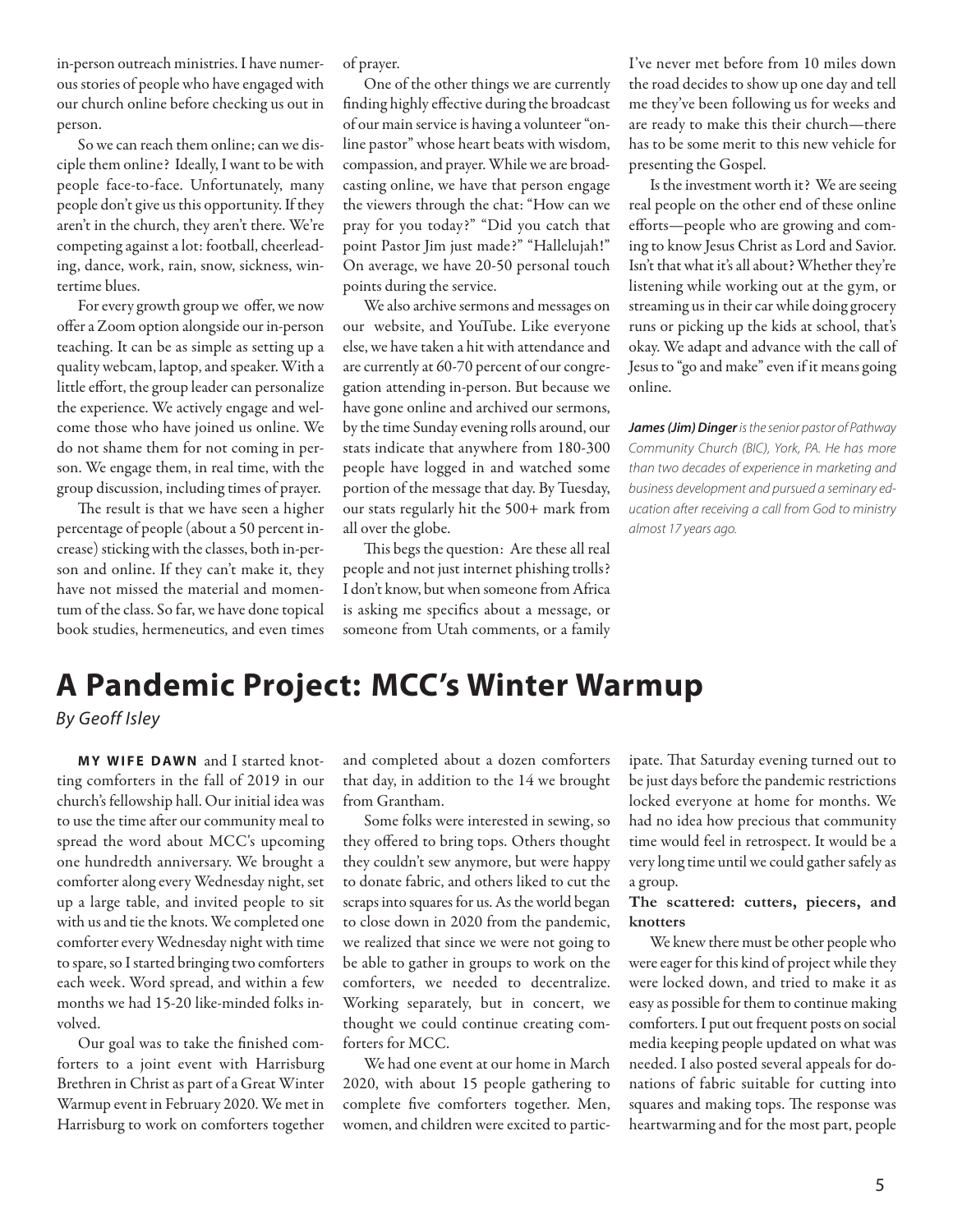were very willing to drive and drop them off on my front porch, so there wasn't even much face-to-face contact.

Some folks came to my front porch and took a pile home to cut squares. They returned the cut squares in big stacks to my porch, and I would divide them into piles of 140 squares, trying to combine attractive colors, and then put them in a plastic bag back out on the porch. Another group came to my porch and took a pack or two. They would take them home and piece the squares into comforter tops: 10 rows wide, and 14 rows long. Then the completed tops would show up on my porch. I pinned the backing and tops together, sewed a binding around the edges, and sent them back out for the knotters. When the comforters were knotted, they'd return to the porch. When I had a dozen finished converters, I'd drop them off at Pam Silverman's house to take to the MCC Material Resources Center (MRC) in Ephrata.

#### **Gratefully gathered**

As 2021 came and the pandemic continued, we continued to work. By early summer, when restrictions were finally lifted, we reached the milestone of one hundred comforters. My wife and I invited all the volunteers to our back yard for a picnic to celebrate

and thank people, and it was truly a precious time of togetherness after being separated for over a year. We also invited Pam Silverman, a relative newcomer to Grantham Church, and the quilt room supervisor at the MRC, to share an update with the group of about 25 people. It was great to hear how much the comforters are appreciated. Comforters are shipped all over the world to provide compassion and relief to people who have fled their homes due to war or natural disasters. Several people shared stories of feeling connected through this project while there was so much uncertainty and anxiety in the world around them. We heard how the pandemic had severely impacted MCC's anniversary year. All their plans for special fundraising events were impaired, so it seemed all the more appropriate to continue to help MCC by making as many comforters as we could.

Since the start of the project we have now delivered more than 260 comforters. The MRC receives comforters from all over Central Pennsylvania all year long. Pam shared that when she has a dozen of our comforters to bring in, everyone comes to see them. They think ours are really attractive!

Each one is opened and inspected before it is put into a machine that presses all the air out and shrink wraps it so that it's in the most efficient shape and size to stack on a pallet. The pallets are also shrink-wrapped and loaded in a shipping container. When request for comforters come to MCC, they fill the requests by shipping the containers. Comforters continue to be the most requested item from relief agencies worldwide. **Spreading the joy**

One of the best parts of sitting at the center of this pandemic web of activity was seeing how the energy and enthusiasm for MCC and comforter-making spread. When I posted pictures of the completed comforters, comments and interest poured in from friends near and far. A few folks from out of state even started sewing and sending their comforter tops to us to complete. Friends sent piles of fabric to cut into squares,or to serve as the backing. Others sent donations to buy supplies like sheets for backs and the batting that goes in the middle. One family even took comforters along on their summer vacation and sent pictures of them working together with neighbors in the campground at their picnic table.

*Geoff Isley* is an artist and graphic designer. He and his wife attend the Grantham Brethren in Christ Church, Mechanicsburg, PA, where he leads a visual arts team and serves on the Worship Commission.

## **A Supervised Classroom During COVID**

*b y D a v i d K e n t*

**THREE WEEKS PRIOR** to the scheduled start date for the 2020-2021 school year, all the local school districts announced that there would be no in-person learning for the immediate future. All instruction would be done virtually. Parents were scrambling to find appropriate supervision to facilitate online learning for their children. Many parents were at a loss on such short notice that quitting employment seemed to be the only viable option.

The West Side Brethren in Christ Church, located in Chambersburg, Franklin County, Pennsylvania, decided to explore the development of a supervised classroom to help families in our congregation navigate this difficult situation. The church board established an ad hoc committee consisting of the pastor, one certified teacher, one board member and one parent of a school-age student to study the problem, collect data, formulate a proposal, detail a budget and submit the plan to the board.

Many policies and procedures were developed. The entire process which began July 30 was completed by the start date of school on August 24. West Side interviewed and hired a full-time supervisor and an assistant. Not only did the classroom provide supervision during school hours but opened at 7 a.m. and closed at 5 p.m. to accommodate parent work schedules. Volunteers from the congregation chaperoned the students during the daycare portion of the schedule.

We charged a very modest fee of \$10 a day per child. Since this amount only accounted for 50 percent of the school budget, the church board agreed to sponsor the remaining 50 percent through donations and special offerings. The extra donations and offerings were necessary because we hadn't included this expense in the church budget for 2020.

Church families were given priority for enrollment. Community families were then given opportunity as space allowed. Maximum enrollment was capped at 10 students although we did expand to 12. Three separate school districts were represented. Students spanned grades 1-5. We had a waiting list of 17 students. The enrollment was fluid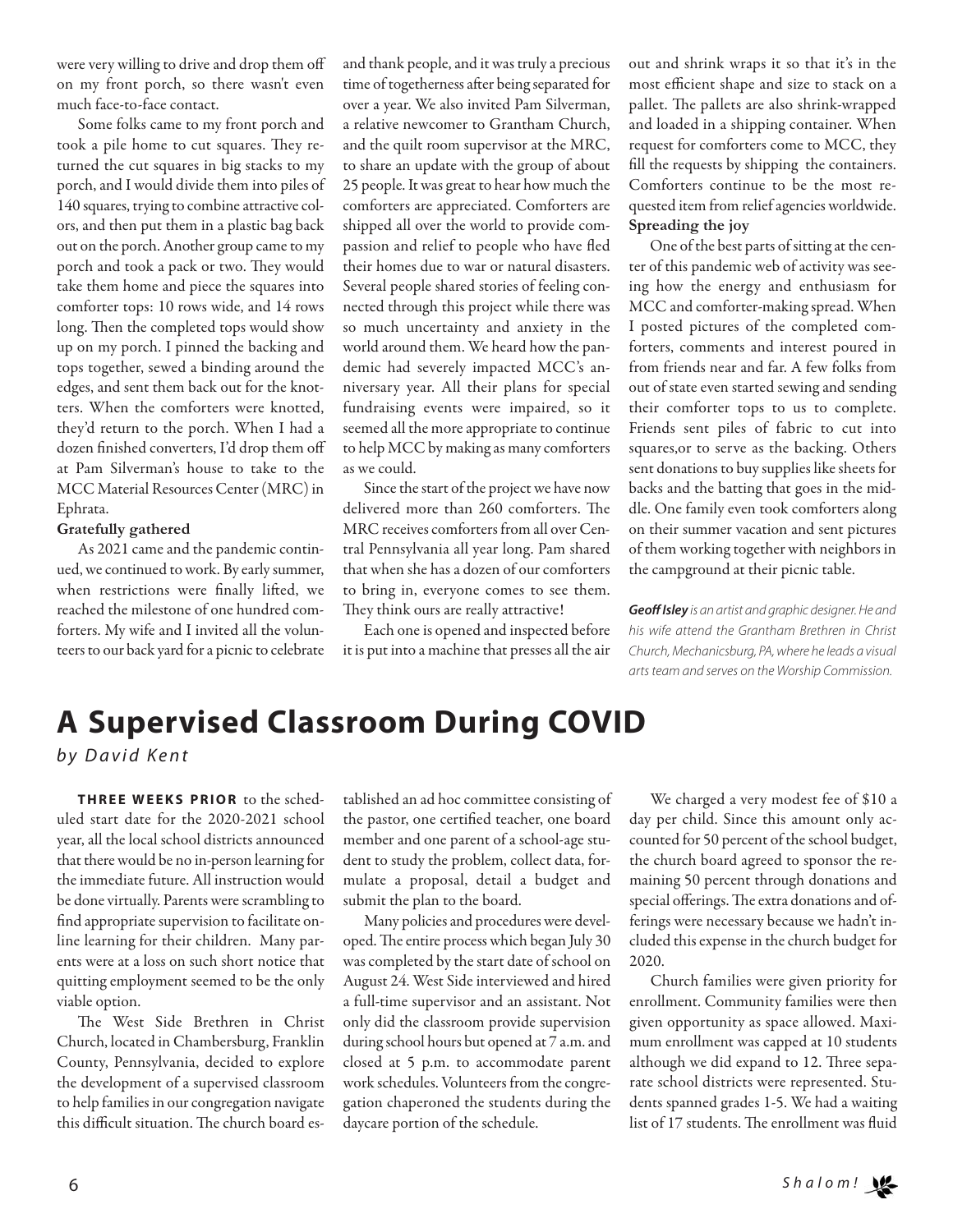as school situations changed frequently throughout the year, but the classroom was always maxed out.

Each student needed to bring their own computer (usually furnished by the school district), meals, snacks, and a water bottle. COVID guidelines were established and enforced. Masks were worn during close contact and interactive times. Temperatures were checked upon arrival each morning and a brief health history obtained. Work areas were situated six feet apart except for students from the same family.

Students were responsible for logging into their instruction and assignments, completing assignments, and finishing their work in a timely manner. Assistance was available from the supervisor and assistant, but no actual teaching was done.

As with any new program, we encountered several unforeseen problems. Keeping track of schedules for different grade levels in three separate school districts was a challenge. The amount of free time was severely underestimated. The volunteers and supervisors were constantly finding new activities to keep the children occupied. Outdoor activities were included except during inclement weather.

Each family from the community had to agree to Christian religious instruction. Students learned and recited the Lord's Prayer and the Pledge of Allegiance each morning and listened to Bible stories each afternoon. In addition, the children created two large projects explaining the Creation and Noah's Ark. Their artwork and story were presented during a Sunday morning service with all parents attending.

By April 1, 2021, all students were attending in-person school instruction except for Wednesdays which was a virtual day. Since we had guaranteed our supervisor fulltime employment for the entire school year whether the classroom was in session or not, we continued to provide supervision one day per week.

We hadn't established any metrics to quantify the benefits and successes of the program. However, we were able to make several observational assessments. First, the parents were thrilled with the progress their children made, many stating that grades were superior to those observed during previous in-person school instruction. Second, parents were amazed that the students gave clear, confident public presentations of their projects during the church service. In addition, several unchurched children were introduced to the gospel. Three families petitioned us to establish a summer program. Perhaps the greatest compliment came from the local elementary school which began referring students who were doing very poorly with at-home supervision. Lastly, this program provided emotional, spiritual, and financial support to our classroom supervisor who was experiencing personal difficulties at the time.

The West Side church board concluded that this was an effective outreach to the community, provided assistance to our church families, and challenged the congregation financially.

Fortunately, the 2021-2022 school year has not necessitated a return to the supervised classroom. But by having the previous experience, West Side is ready and able in the future.

*David Kent* is the pastor of the West Side Brethren in Christ Church, Chambersburg, PA.

## **Some Pleasant COVID Surprises**

*By Zach Spidel*

**C O V I D - 1 9 H A S S U R P R I S E D** me in multiple ways. While some of these surprises have been of the nasty variety, a number of them have been most welcome. Wishing to be an encouragement to you in discouraging times, here are some of those pleasant surprises.

First, I have been surprised by the potential for blessing in digital forms of fellowship. I say this as someone who has been highly skeptical of attempts to build church community online in the past. I have written in this very space before about my own abandonment of social media and my conviction that the large online ecosystems, their parent corporations, and those corporations' algorithms are a mostly pernicious presence in our lives and should be used very sparingly indeed. I still believe that, but circumstances have shown me that within certain limits,

under the right conditions, and using the right tools, online fellowship can be a blessing that brings glory to God.

For instance, even long after we returned to in-person services, we have members whose physical health will not allow them to join us. Because COVID led us to start hosting our services live on Zoom, these members can join in. During sharing time these saints—most of them elderly and struggling with some degree of isolation—can speak up over the connection and share a testimony or a prayer concern. They partake with us in prayer and converse with us live through a Zoom window. Is it as good as being there physically? No, and those who must connect this way wouldn't say it is either. But is it far better than not being able to participate at all or simply watching a recording of the service later? All our folks in this situation



would say a hearty yes! I imagine we will always hold our services over some live-connection service so that those physically ill or otherwise restrained can still join us in a fashion that allows for genuine, if limited, sharing.

A second surprise has been the faithful persistence of God's people in the midst of highly unfavorable circumstances. Have some dropped away from the church? Have some opted for Zoom when they were a bit sleepy rather than ill or truly concerned about contagion? Have there been disagreements over how to deal with the realities of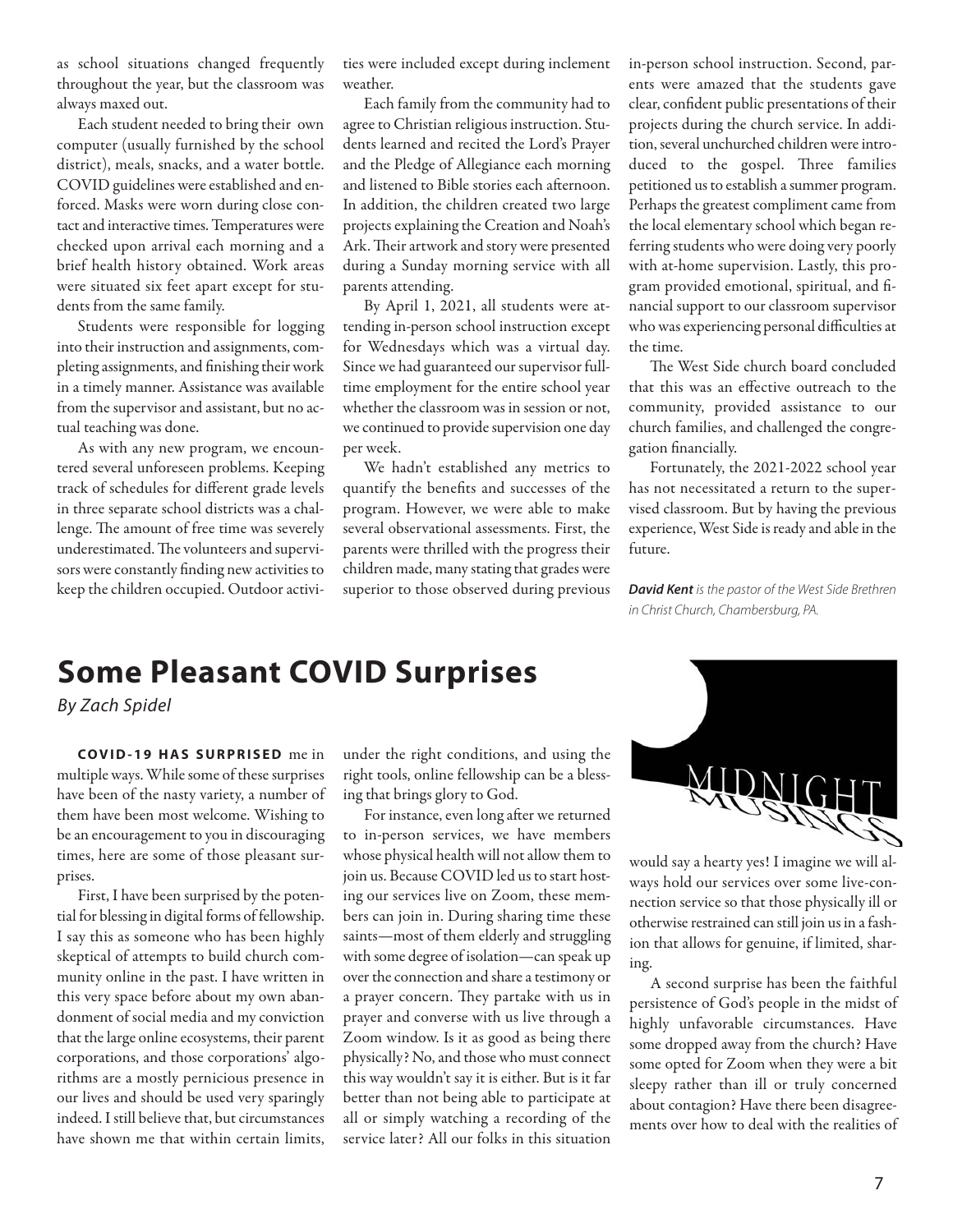the pandemic itself ? Yes, to all three questions, but that sort of thing is just what you'd expect if you were only counting on human factors. What has been delightfully surprising to me has been the quiet, faithful persistence of the bulk of God's people in staying connected to and serving the church even when church life has been at its most limited and frustrating during the pandemic. That can only be accounted for by the ever-surprising Spirit of God!

I think about how my sister Delores—in her mid 80s and totally ignorant of digital technologies—could only attend church over the telephone (she called in to Zoom using her landline). She would sit with the receiver of that old landline to her ear for 90 minutes each Sunday. She'd cry sometimes during sharing and tell us how much she missed us, and she'd share a story about how God was keeping her company in the house she had to herself following her husband's recent death. We'd cry with her and pray, and then we'd come back for more of the same the next week. People kept logging in, people kept reaching out, people kept holding onto God and to each other through the worst of it despite how frustrating and unsatisfying all that was.

We returned to in-person services earlier

than many of our peer churches because Delores (and many more like her who didn't even have landlines they could use) were desperate for fellowship. We made a prudential judgment weighing the dangers of isolation against the dangers of physical contagion and decided we needed to make in-person services happen—as safely as we could—for those who had no way to connect to us online or who (because of struggles with depression, addiction, or other emotional issues) really did urgently need in-person fellowship. This return was the occasion of another surprise.

Despite the heated and partisan nature of the discussions around COVID precautions, and despite the fact that our own church contained those more and those less concerned about the risks of the pandemic, we were able to agree on a course of action. Our consensus didn't emerge overnight, and there were times when all of us had to accept things we wouldn't have chosen in isolation, but we found it was possible to walk together in fellowship even if we did not all share the same assessments of the pandemic or the same set of preferred policies. More than that, we found ourselves in a position, over the last year, to begin multiple new ministries or ministry partnerships. On Thursday

evenings, a Jesus-centered drug and alcohol recovery program uses our building for their weekly meetings. On Friday evenings, a Narcotics Anonymous meeting attracts 50-60 people from our neighborhood. On Fridays, in the afternoon, we provide warm meals and access to our new and extensive clothing closet to neighborhood people in need. All three of these ministries began under COVID conditions, all do things that must be done in person if they're to be done well or at all, and all were initiatives we were able to agree on together, despite the difficult climate for discussion.

In an age when so many seem commitment-phobic, I know some people in whom God has instilled commitment through difficulty. In an age of discord, I know some people who were led by the Spirit to work in harmony for the sake of Jesus' Kingdom. In the midst of difficulties and deprivations, I know people for whom Jesus multiplies the scant sustenance of online fellowship and makes it enough when it has to be enough. What wonderful surprises these have been!

*Zach Spidel* is pastor of The Shepherd's Table, Dayton, OH.

### **Deconstruction in the Age of COVID**

*By Christina Embree*

"**I DON'T BELIEVE** in God anymore." "I don't know if I believe in God anymore."

"I don't know what I believe about God." Over the past two years, I've heard these sentences more times than I can remember. I am hearing them all over social media, in magazine articles, blog posts, radio programs, podcasts, and sermons. Most of the time, the comments fall under one broad term: Deconstruction.

Deconstruction appears to be a "buzz word" within the Christian and ex-Christian community. A significant uptick coincided with the beginning of a global pandemic that moved many people from in-person community and into a much wider virtual community. Younger people (Millennial and Gen Z

generations) quickly adapted to this form of communication, finding solace in a global community that "gets" them. Those who are deconstructing from their faith have used the platform to process, protest, and project their experiences, gaining traction among those who already felt frustrated and disenfranchised by the evangelical church. This article seeks to define deconstruction, where it came from, and how the current movement was impacted by the COVID pandemic.

### **The history of deconstruction**

While deconstruction has become a rather familiar term in evangelical circles, the concept of deconstruction has been around for centuries. The term did not initially refer to a theological context but rather a philosophical one. Coined by French philosopher Jacques Derrida, the concept of deconstruction referred primarily to questioning the conceptual frameworks of Western philosophy, including social sciences, humanities and literature.<sup>1</sup>

In the 2000s, the term became more common place in descriptions of experiences related to questions of faith and relevance.2 In 2016, Richard Rohr, a well-known leader in spiritual formation, published a work called "An Invitation to Grace" where he reflects on Walter Brueggeman's work describing the Christian walk as a journey through the Torah (rules/law) to the prophets (criticism for those rules) to wisdom literature (resolution leading to wisdom).3 In his reflection, Rohr offers the following sequence for this journey: order, disorder, and reorder.<sup>4</sup>

8 *S h a l o m !*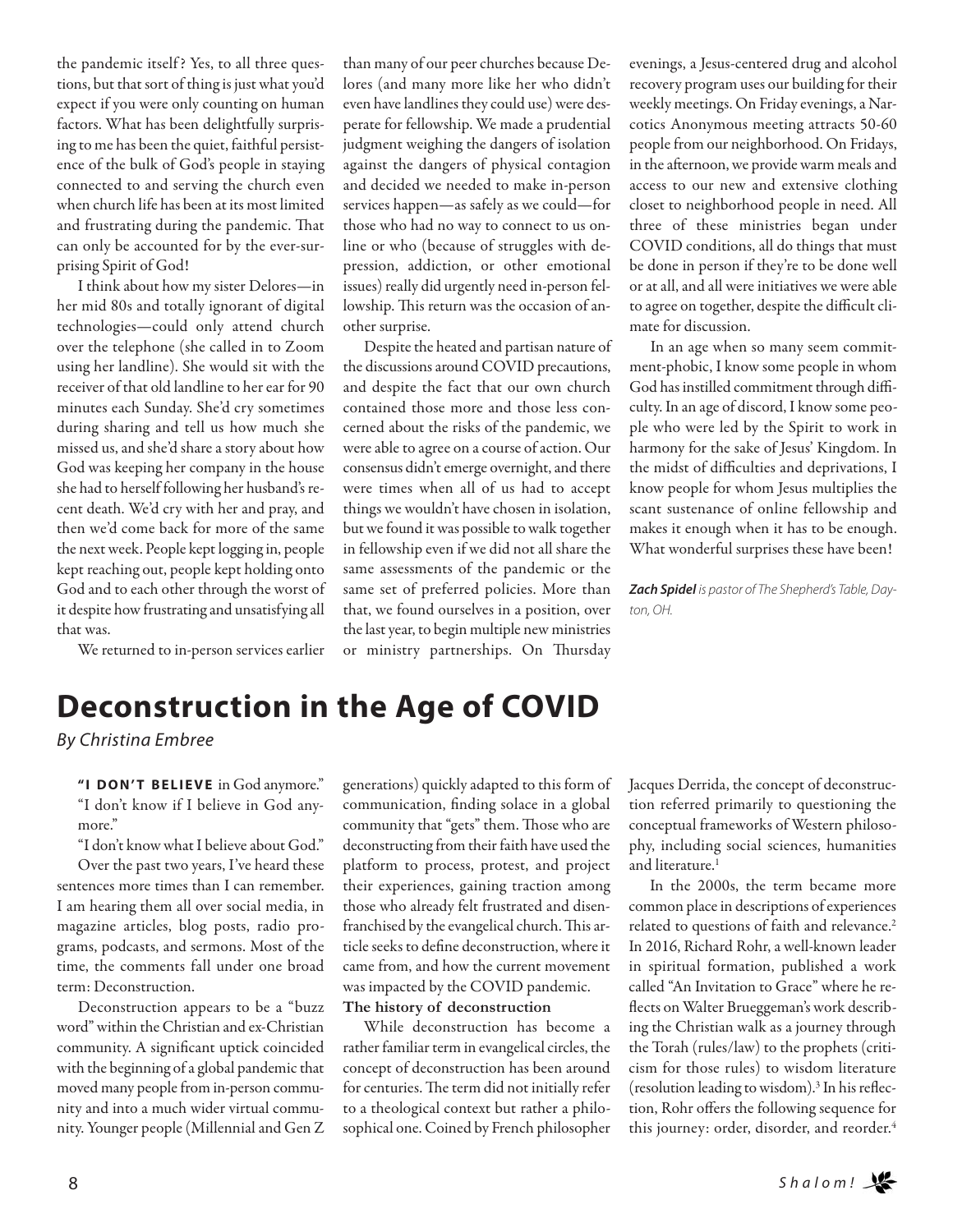This sequencing has been seen by some as the catalyst on the deconstruction journey with the second stage of disorder taking the focus as the modern evangelical version of deconstruction.<sup>5</sup> True to Rohr's prediction, the location of young people in this second stage has become a major characteristic of the current deconstruction movement.

This movement from initial understandings of one's faith through a time of questioning or deconstructing into a time of reaffirmation or reconstruction is neither new or unusual. For example, in Acts 10, Peter goes to the roof to pray and has a vision of a cloth being lowered from heaven. On it are a number of "unclean" animals and he is told by a voice to "kill and eat" these animals. Peter immediately refuses because eating these animals is prohibited by the law (order). The voice replies that Peter should no longer call things impure that God has made pure (disorder). Peter is wondering what this could mean when a group of Gentile believers shows up at his house and the Spirit of God tells Peter to go with them. When he arrives at the host's home, he says: "It is against our law for a Jew to associate with or visit a Gentile [order]. But God has shown me that I should not call anyone impure or unclean [disorder]. So when I was sent for, I came without raising an objection [reorder]" (Acts 10:28, 29).

Why has deconstruction taken on such a life of its own? Why, if it is a natural journey of faith, has it become something of an affront to the evangelical church? For this conversation, we must look at the deconstruction movement during COVID when it found a growing community online. **Deconstruction and social media in the age of COVID**

In March 2020, the normal gathering and communal practices of life in America were fundamentally altered. For those who found identity and continuity in Sunday church gatherings, this change was especially challenging. Moving community online was challenging, but it was actually a boon to those who were already online.

Since March 2020, Americans have spent, on average, an additional 1-2 hours on social media per day as compared to pre-pandemic numbers.6 Social media platforms gained users at unprecedented rates with Instagram increasing by 16 percent, Facebook by 19 percent, and Reddit by 30 percent.<sup>7</sup> By far the greatest growth was on TikTok. By the time the pandemic began to shut down communities across the globe, TikTok had been downloaded 315 million times, and in June 2020 it gained another 87 million users in just one month, effectively making it the app of choice for the pandemic.<sup>8</sup>

As a minister who works directly with younger generations, I have made it a practice to be where those generations can be found. It wasn't long before I stumbled across Deconstruction TikTok. To date, the hashtag #deconstruction has 208.5 million views and #deconstructiontiktok has 8.1 million followers.9 If you click on the hashtag, you quickly discover that the deconstruction being discussed is not the philosophical version, but the evangelical version.

The vast majority of TikTok users are from the Millennial and Gen Z populations. The content creators fall between the extremes of outright rejection of God and religion to simply questioning the morals and beliefs that one has been raised to embrace. The popularity of the movement and its online community is formidable.

Therein lies the reason for the current focus on deconstruction in evangelical Christian circles, both by those who are in the stage of deconstruction and those who are calling attention to it from the pulpit. People who are growing in their faith and relationship with God have always moved through this journey, but without the vocal and visual support of a community. How should we respond when we meet someone who tells us that they are deconstructing?

### **Responding to deconstruction**

In my current role as pastor, I have interactions weekly with people who say they are deconstructing. While some are rejecting God and Christianity, most find themselves in a place of questioning and discernment. The majority affirm their belief in Jesus but are working through the nuances of their faith and how they should live it out in the world today.10

Here are a few tips that can be helpful in journeying with self-identified deconstructionists.

Assess what they are deconstructing. Because the label of deconstruction is being used to describe everything from deconversion and rejection to discerning and questioning, it's important to actually listen to the individual and hear where they are on their journey. Don't assume you know what the label means.

Offer new language. Often those who are deconstructing label themselves because they don't have other verbiage to use and are just adopting the terminology of the culture. I often speak to people about "decluttering" or getting rid of beliefs or teachings that have clouded their view of Jesus.

Normalize the journey: It can be scary, especially for those who have grown up in a strict religious setting, to view the journey of order, disorder, and reorder as anything other than sacrilegious and heretical. Asking questions, expressing doubt, or rejecting certain teachings can feel wrong or sinful when, in fact, they can be markers of spiritual growth and maturity.

Offer to journey with them: Nothing is more isolating than feeling on the outside of a group you've always been inside. By offering to journey with them, at their pace and in their way, we can become an important part of their spiritual community and offer the support and guidance needed for healthy growth.

Recognize God's work. Ultimately, the relationship of acceptance or rejection of God is not something we can control. God alone can speak to hearts and bring answers to life's deepest questions, Our job is to lift Jesus high, to love God, and to love others. It's God's job to speak to their hearts.

It's important to recognize that no one has arrived at a place of fully knowing and to remain humble as we allow God to challenge, teach, and shape us to become more and more the image of his Son. Deconstruction can merely be a step on our journey and one that, if done surrounded by the grace of God and love of community, can lead us to love God and love others even more.

### **Notes**

<sup>1</sup>Encyclopedia Britannica, s.v. "deconstruction," October 20, 2020, https://www.britannica.com/ topic/deconstruction.

2 James J. Dicenso, "Deconstruction and the Philosophy of Religion: World Affirmation and Critique," International Journal for the Philosophy of Religion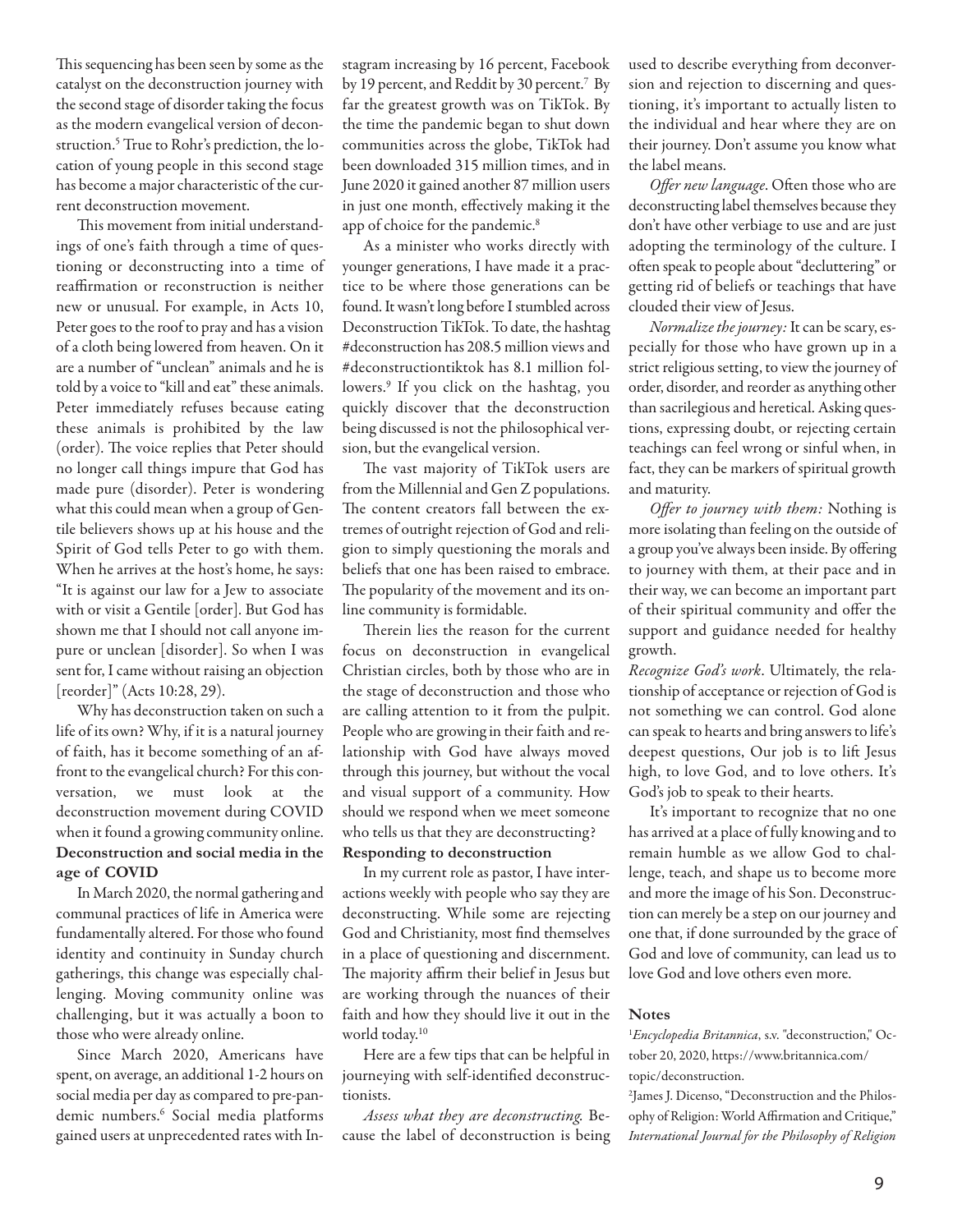31, no. 1 (February 1992): 29-43, https://doi.org/ 10.1007/BF01539179.

<sup>3</sup>Walter Brueggemann, *The Practice of Prophetic* Imagination: Preaching an Emancipating Word (Minneapolis: Fortress, 2012).

<sup>4</sup>Richard Rohr, "The Invitation of Grace," Center for Action and Contemplation, March 21, 2016, https://cac.org/the-invitation-of-grace-2016-03- 21/.

<sup>5</sup>Kurtis Vanderpool, "The Age of Deconstruction and the Future of the Church," Relevant Magazine, April 4, 2021, https://www.relevantmagazine.com/ faith/the-age-of-deconstruction-and-future-of-thechurch/.

6 "Additional daily time spent on social media platforms by users in the United States due to coronavirus pandemic as of March 2020," Statistica, January 28, 2021, https://www.statista.com/statistics/1116148/more-time-spent-social-media-platforms-users-usa-coronavirus/.

7 "Growth of monthly active users of selected social media platforms worldwide from 2019 to 2021," Statistica, March 8, 2021, https://www.statista.com /statistics/1219318/social-media-platformsgrowth-of-mau-worldwide/.

8 Brandon Doyle, "TikTok Statistics," Wallaroo, last

updated September 27, 2021, https://wallaroomedia.com/blog/social-media/tiktok-statistics/. 9 TikTok application, accessed 1/12/21.

10Randy Hardman, "Deconstruction, Deconversion, and Ex-vangelicalism," January 1, 2022, https://www.randyhardman.com/post/deconstruction-deconversion-and-ex-vangelicalism.

*Christina Embree* is the lead pastor of Plowshares Brethren in Christ Church, Lexington, KY. She blogs at refocusingministry.org.

## **Pastoral Challenges During COVID-19**

**EDITOR'S NOTE:** In an effort to get a cross-section of pastoral experiences during the pandemic, I sent some questions to a number of pastors across the US. I heard from seven: Dale Engle, Abilene, KS; Tim Fisher, Walkersville, MD; Lynda Gephart, Harrisburg, PA; Tracie Hunter, Western Hills, Cincinnati, OH; José Rodriguez, Esmirna, Miami, FL; Ryan Showalter, Solid Ground, Rancho Cucamonga, CA; and Ron Slabaugh, Messiah Village, Mechanicsburg, PA (see page 12 for Ron's response).

### How has your congregation fared during COVID? For example, how have you struggled and how has the pandemic strengthened the church?

**Dale:** We have several who have not returned (average attendance is about 25). This is hard since we are so small. Because we have an older congregation, there is lots of timidity even now about what we do when—especially eating together. We lost a key individual to COVID and that hit us hard. **Tim:** With little notice, we were forced into the world of virtual services. Several people in the congregation really "stepped up" to make this a reality, and we now offer virtual services through YouTube, our church website, and our church app.

Lynda: The largest struggle has been not seeing people in person. Though we have inperson services, many people have not yet returned to attending worship services. We haven't had our Wednesday Community Meal for almost two years. Another struggle

was having time to contact people in ways we didn't need to when we saw them regularly—like pre-recorded services, Zoom services, live-stream services, and communicating via a weekly email newsletter. I also became aware that government assistance was not available to undocumented people. When businesses shut down, they lost their ability to work and earn income, but without the safety net provided to most of the population. Our church paid several months rent for one household we knew was affected in this way. The church staff determined early on that we would love and care for the most vulnerable among us.

**Tracie:** COVID impacted our attendance after we returned to in-person services in June 2020. We picked up a few people after their churches closed and we remained open. We converted a few visitors into new members. The drop in attendance has really hit our finances even though we offer electronic giving methods.

**José:** COVID has been a trial for many, and in a sense has hurt the church. Attendance has dropped considerably. Some families never came back after March 15, 2020.

### If you have lost or gained people during the pandemic, why do you think that is?

**Dale:** We lost only one couple but they have affected a second one. I'm not as sure it is COVID as it is using that as the excuse. Both use online services but not necessarily ours. **Tim:** Overall, we have gained people, albeit from a mostly virtual community. In-person attendance continues to be one-half to twothirds pre-COVID attendance, and less than half for higher attendance services such as Christmas Eve and Easter Sunday. We have seen people drop off altogether, and much of this is simply finding other Sunday morning priorities. I am unaware of any of these as being lost altogether, as we have been intentional in communication with them.

**Lynda:** We have definitely lost people, some of whom have said they don't like how we handled COVID (we were too cautious). And we have definitely gained some people, especially people who were happy about how we were handling COVID (cautious). There are definitely people who I wonder if they will ever come back to church. Some people have said that they have liked having their Sunday free.

**José:**Yes, we have lost people due to the pandemic. Several families that never came back are not going to any church. Those families left the church out of fear.

Ryan: We have lost a number of long-time attendees while gaining a few new ones, but overall attendance is down. One of the hardest parts is the loss of volunteers, which has made it challenging to provide ministries we used to take for granted. This form of pruning is difficult, but we look to God for how he will lead us, believing that even this does not take him by surprise.

How have you navigated controversies about in-person or virtual services, vaccines, masking, etc.? How did your decisions affect people's at-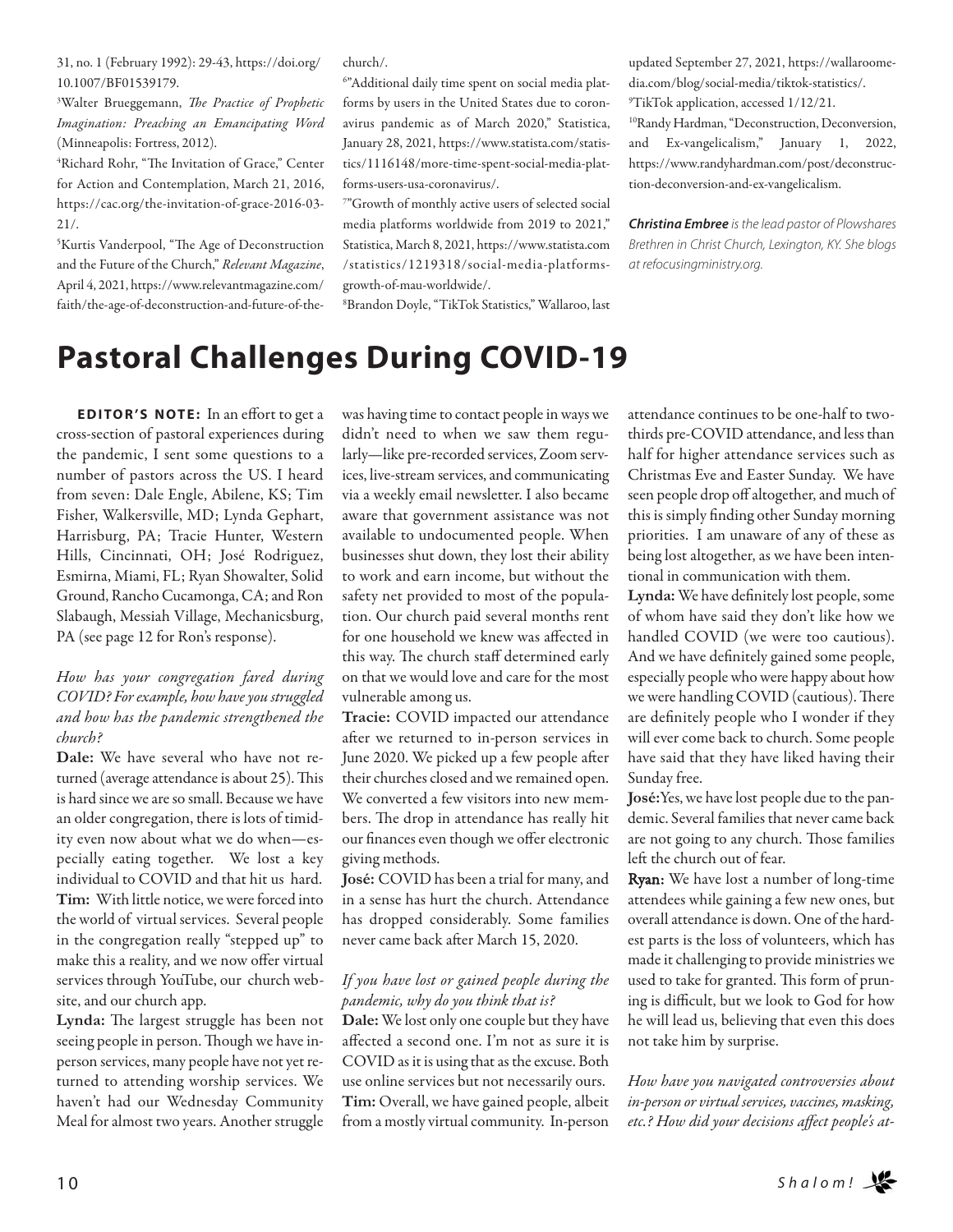### tendance and participation?

**Dale:**We've tried to be respectful—there are many not vaccinated or willing to wear masks. We refused to "kick out" anyone without a mask even during our strictest time of mask mandates. We did close for about a month when our county threatened fining the pastor or owner of any establishment who didn't "require" masks. We posted signs, offered masks, distanced all seating, had tape marks on the floors as reminders of distance, don't take offerings but use plates at the back, have hand sanitizer in as many visible places as possible. We cancelled our community dinners.

**Tim:** One of the most painful experiences was the loss of a husband and wife who le the church when we posted a requirement for masks for in-person worship. Without any communication, this husband and wife left the church after being a part of the community for almost 25 years. That hurt. We also decided we would not police mask usage, as we recognized that some will not mask due to pre-existing medical and/or personal convictions.

**Lynda:**We have leaned into communicating love and care for the most vulnerable and have stayed out of political discussions. And we make decisions on the cautious side. Some people have said they aren't coming because we require masks. We hope they're staying connected, but we're not making decisions based on their preferences,.

**Tracie:**We made masking mandatory, which some people don't like. But we put the safety of our congregants over individual preferences in that area. We have encouraged our congregants to make the best decisions for their families, regarding the vaccination because it is a decision that could pose health consequences either way.

**José:** Since June 2020, we have been in-person with virtual services. Masking has been voluntary. Our decisions have not affected participation and attendance.

### What long-term lessons has this pandemic taught you specifically or the church in general? Dale: We need to be more intentional in our interactions and care of each other, with more checking in and more respect.

Tim: We do church both in-person and virtually, with the majority of participation

being virtual. This has resulted in the double-edged sword of reaching more people numerically, while have less volunteers than before.

Ryan: The things that are most important to us are often shaped by our experiences. How we view politics, race, science, and even scripture is shaped by what we have been taught and experienced. That means if someone disagrees with me, it is important to get curious and start asking questions, rather than simply putting labels on them.

### How has the pandemic changed the way you do church (e.g., how have you modified, upgraded, or developed technology)?

**Dale:**We did a major upgrade to technology several years ago, and now we have updated to live streaming with additional lighting, cameras, etc.

**Tim:** It has been difficult seeing the level of fear present in the people of God, and I have urged the church to walk in faith, not fear on the one side or foolishness on the other. I wonder how much of our Christian witness has been affected by fear during the pandemic. The practice of the church throughout the ages has been moving toward the lepers or diseased, even at the risk of one's life. This should be a significant conversation within the church as a whole.

**Lynda:** Committee meetings on Zoom have been so helpful. We never live-streamed our services before, but I'm sure we always will now. We no longer have a Sunday bulletin, but began a weekly email newsletter as our major form of communication. We've done hybrid gatherings with missionary speakers; anyone can come and share with us and they don't have to actually come in person.

**Tracie:** We use Zoom, incorporated our messages into our website, and bought a new TV to assist the praise team. We do all of our Bible studies on Zoom.

Ryan: The pandemic shifted our view of online church from being optional to essential. When we were first forced online we had to rethink what it meant to be the church. One of the most important things we did was to find an online campus pastor whose specific job was to welcome people, just like you would in a church lobby. We found it wasn't just the "welcome, where are you watching from?" that mattered, but the sharing of the

"Amens"and commenting on what stood out in the service that provided feedback and created more interaction than we often got during in-person gatherings. It was important for the person watching the service to know that there was someone live on the other end who was interacting with them and was available for prayer, and that the service was not simply some repacked media. Describe any special ministries during the pandemic aimed at helping people who had particular challenges with school, employment, etc. **Tim:** Our giving to the ministries in Southeast India that we support increased, as many of these already impoverished pastors were on complete lockdown by their local governments. We also hosted a virtual pastor's conference for 100 pastors in India for encouragement during these difficult times. **Lynda:** Carmen Dones, our outreach pastor, developed citizenship classes for immigrants who have a green card to help prepare them for the exam. We enhanced our food pantry ministry by giving out more personal/household items in addition to food. We were able to buy bulk supplies from our custodial supplier, which helped many struggling families. We began to share our building with our neighbor business during COVID; we think it's a good way to use our space

José: The congregation has been taking care of each other, delivering cooked food to ill families, along with food staples and cash to help when folks haven't been able to work and get paid.

**Ryan:** One of the ministries of our church is Alta Loma Christian School. I have been amazed at how they have worked to honor God and the government requirements. Our school was one of the first to re-open and we worked with the county to set best practices that were tracked and later used by public schools. Because of the integrity and hard work of our teachers and school leaders, the school grew to the largest enrollment in its history. We feel blessed by the missional engagement our school has in our community and the new opportunities to connect new families to a vibrant Christian community.